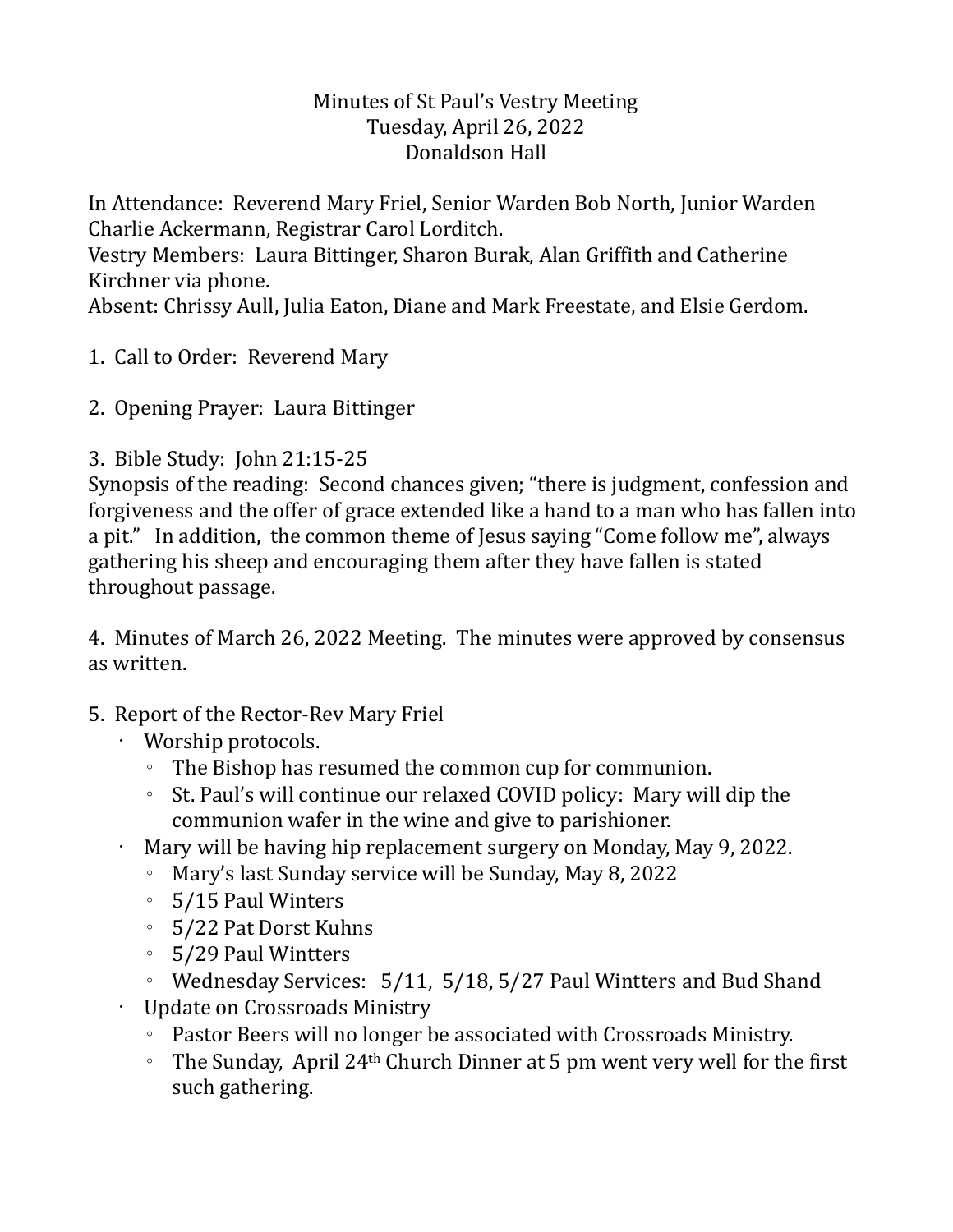- The theme for the Crossroads event was to **provide a safe place healing** while making them feel Welcome.
- Three (3) people from Crossroads attended this first dinner.
- Bible study was appreciated
- Sally and Dave Cooper made an Easter basket for them including a plant, seeds and one piece of chocolate. They loved it.

• Use of building/background checks, insurance, etc.

- Chrissy Aull has suggested we may want to consider to develop a definite legal approach for the use of our Church building. We may want to create a "Hold Harmless" document along with asking for proof of insurance. We currently do background checks .
	- Conversation suggested this Hold Harmless document appears to alienate people and groups to use our facility.
	- Mary suggested that she will check with our Diocese as to what they suggest as an appropriate procedure for rental.
	- Junior Warden Charlie Ackermann suggested we need proof of insurance coverage along with a background check as a minimum procedure.
	- We are not a BUSINESS but rather a Church.
	- We will table any further discussion until we have all Vestry Members present.
- Holy Week and Easter Report
	- Holy Week and Easter services went extremely well.
		- Palm Sunday and Easter Sunday were incredible; we had a full house including many young families with children in attendance.
- Report on Children's Ministry Meeting
	- Safe Guarding Gold's Children is an important ministry that we continue to struggle with.
		- Further conversation as to how to bring in young families and children into our parish.
		- Much thinking, planning and training needs to go into any Nursery Care program that we many want to initiate.
- Acolytes
	- We currently have a few more candidates.
	- Laura Kaufmann will Chair a Family Night program
	- Consider providing Children's Sermons.
- 6. Report of Senior Warden
	- Project Clean Stream Update
		- Saturday, April 30th, Clean Up at Millstream Park, 10 am Noon.
			- Meet at St. Paul's by 10,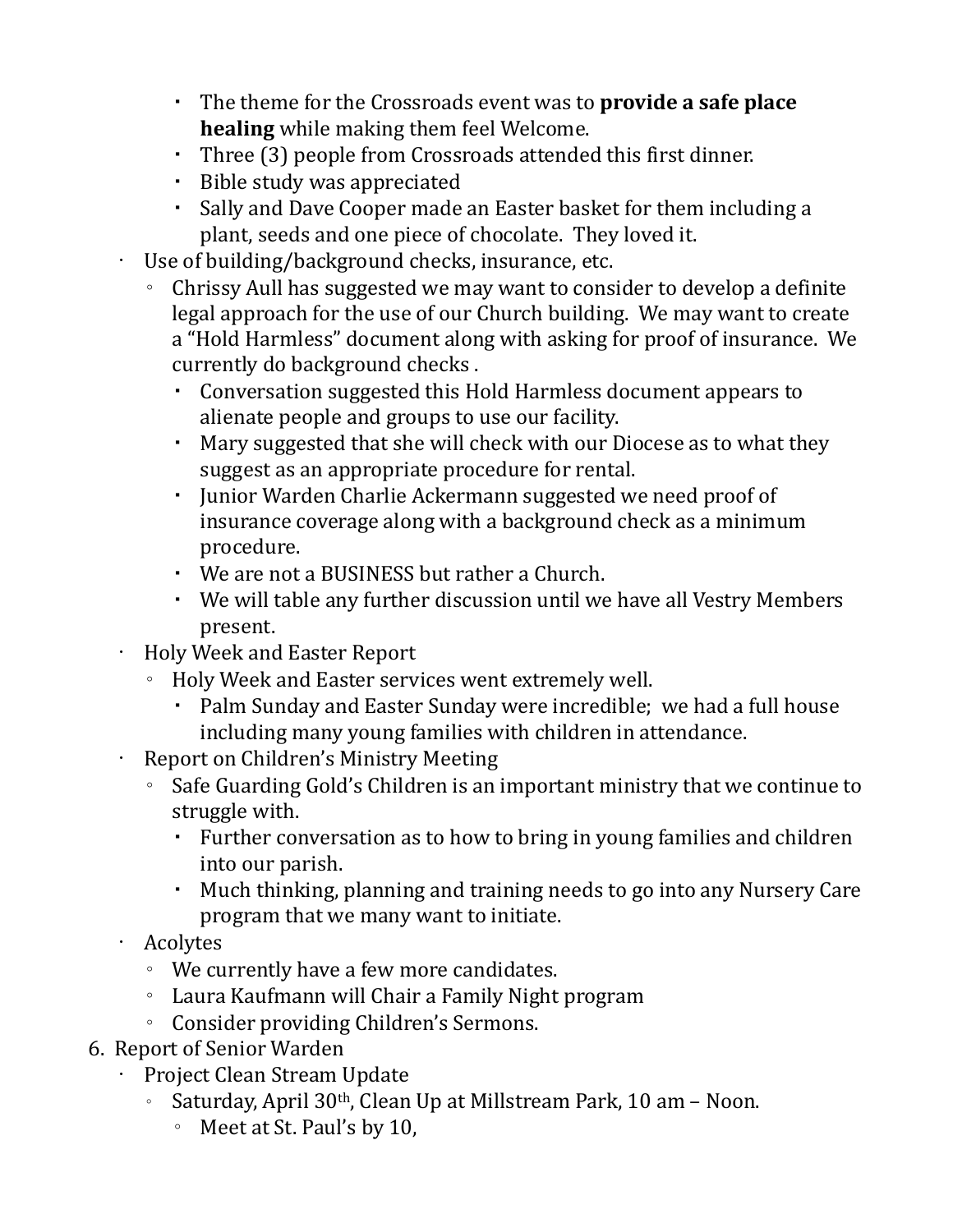- All filled trash bags will be returned to St Paul's for removal.
- Wednesday, April 27, 2022, 630 pm Join the Free Zoom meeting with the Interfaith Partners for the Chesapeake's-One Water Partnership and the panel of clean water experts for a Clean Water Celebration.
	- Information will include discuss the "state-of-the-bay", the 50-year legacy of the Clean Water Act and how our fight for clean water will evolve and change in the coming years.
- Shore Rivers State of The Rivers.
	- This year's State of the Rivers presentations will be help in person across ALL of the Shore Rivers watersheds.
		- Wed, April 20<sup>th</sup> 5:30-7 pm State of the Miles, Chesapeake Bay Maritime Museum St. Michaels.
		- Wed, April 27<sup>th</sup> 5:30-7 pm. State of the Choptank River, Packing House Atrium, Cambridge
		- Thurs May 5 5:30-- 7 pm. State of the Chester River, Washington College Hynson Lounge, Chestertown.
		- Friday, May 13 5:30- 7pm State of the Sassafras River, Volunteer Fire Hall, Betterton.
		- Thurs, May 19 5:30-7 pm State of the Miles, Wye and Chester Rivers, Chesapeake Bay Environmental Center, Grasonville.
- 7. Report of the Junior Warden-Charlie Ackermann

Recently completed projects.

- Stove:
	- Finally the check list for the new stove is COMPLETED.
	- Please let Michele know if you need to use the new stove. Instructions are printed in the kitchen area
- Foyer:
	- Repairs completed

Projects in progress.

- Priorities for maintenance projects:
	- Top priority always water leaks wherever they occur.
	- Fix water leak at St. Paul's
	- Fix Rectory basement
	- Price for new roof
	- Thoughts for siding for rectory.
- Wet Basement
	- Junior Warden has contacted two (2) contractors for the necessary gutters in the Prayer Garden area.
	- Estimates \$1600 and \$2400; meeting with contractors to understand the difference in cost.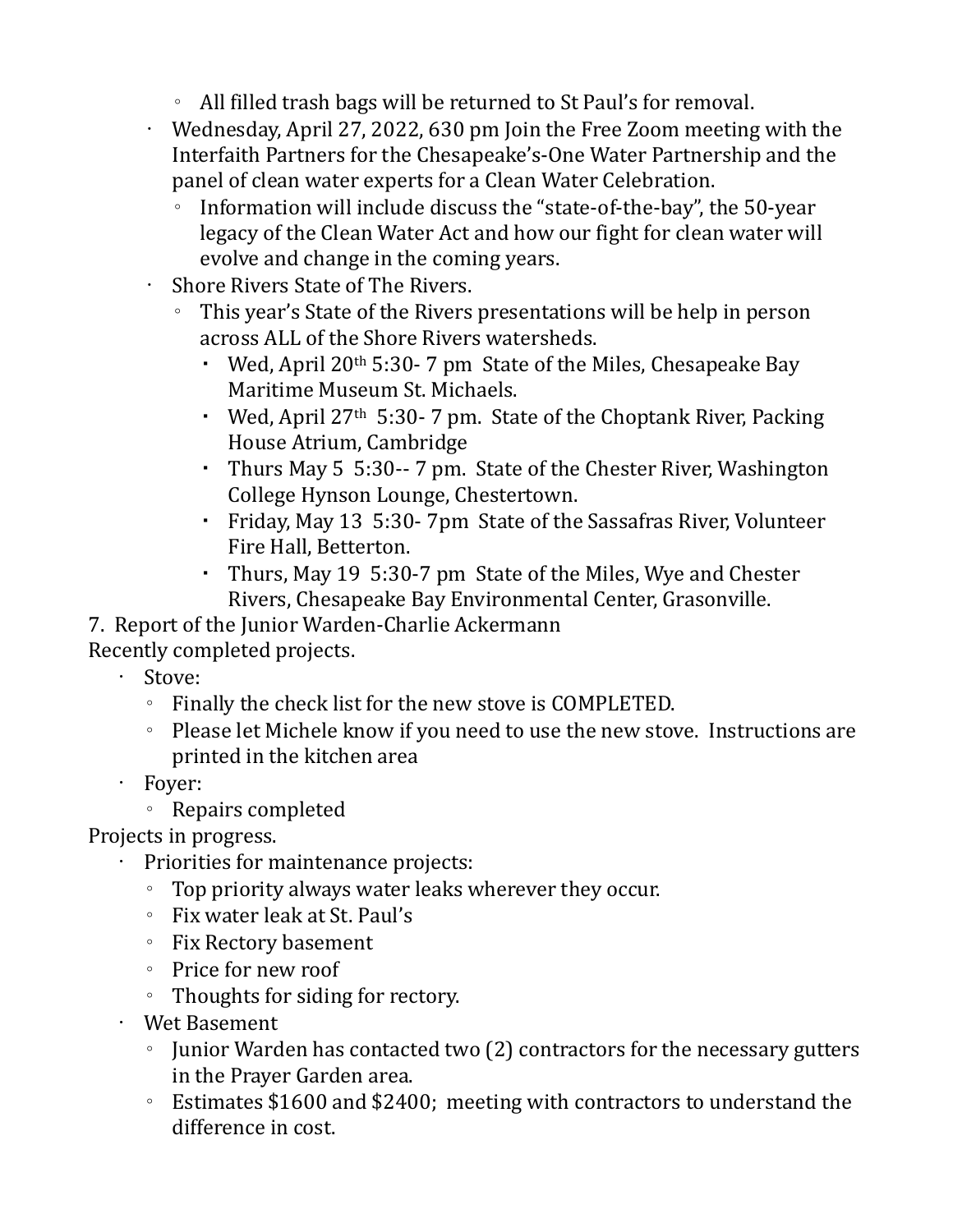- Parking Lot Fencing
	- Junior Warden suggests that with Upper Wye School closing for the summer in the near future this is not a high priority project.
		- Estimates at \$7000-\$9000
		- The 4 foot fencing is for the storm water ponds in the middle of the parking lot.
		- Considering a chain-link fence black vinyl. It could be \$1500 less if we go with a galvanized look.
- Sediment Control
	- Junior Warden did a walk through and noted perforated drainage on the sidewalk on Commerce Street. Since our drainage pipes run to Commerce St. we are responsible for correcting the problem. Parking lot is 10 years old
- Landscape Maintenance
	- Very satisfied with spring cleanup.
- Rectory
	- Price estimate to repair foundation: \$3700
	- Price estimate to paint inside rectory: \$2400
	- Siding, Cedar Shake shingles nice product and they are readily available for Rectory siding. Price tbd.
	- New Roof for the Rectory Garage:\$3500-\$3900.
		- If Need new roof needs to replace plywood beneath shingle may increase estimate to \$6000.
- Going forward it appears total budget for **all** repair work estimated \$21,000.
- 8. Treasurer's Report
	- Unanimously approved to accept report as submitted.
- 9. Old Business
	- Carillon
		- Discussion to be tabled until a later meeting.
- `10 New Business
	- Computers
		- New computers for both Mary and Michelle.
		- Island Computer submitted proposal.
			- Allen Griffith made a motion to accept with a second from Sharon Burak.
			- Michelle will be given the old computer for her personal use. Given in appreciation for all that she does for us.
	- Next Vestry Meeting
		- Tuesday, May 24 2022, Donaldson Hall 5 pm.
	- Opening Prayer May Meeting: Sharon Burak